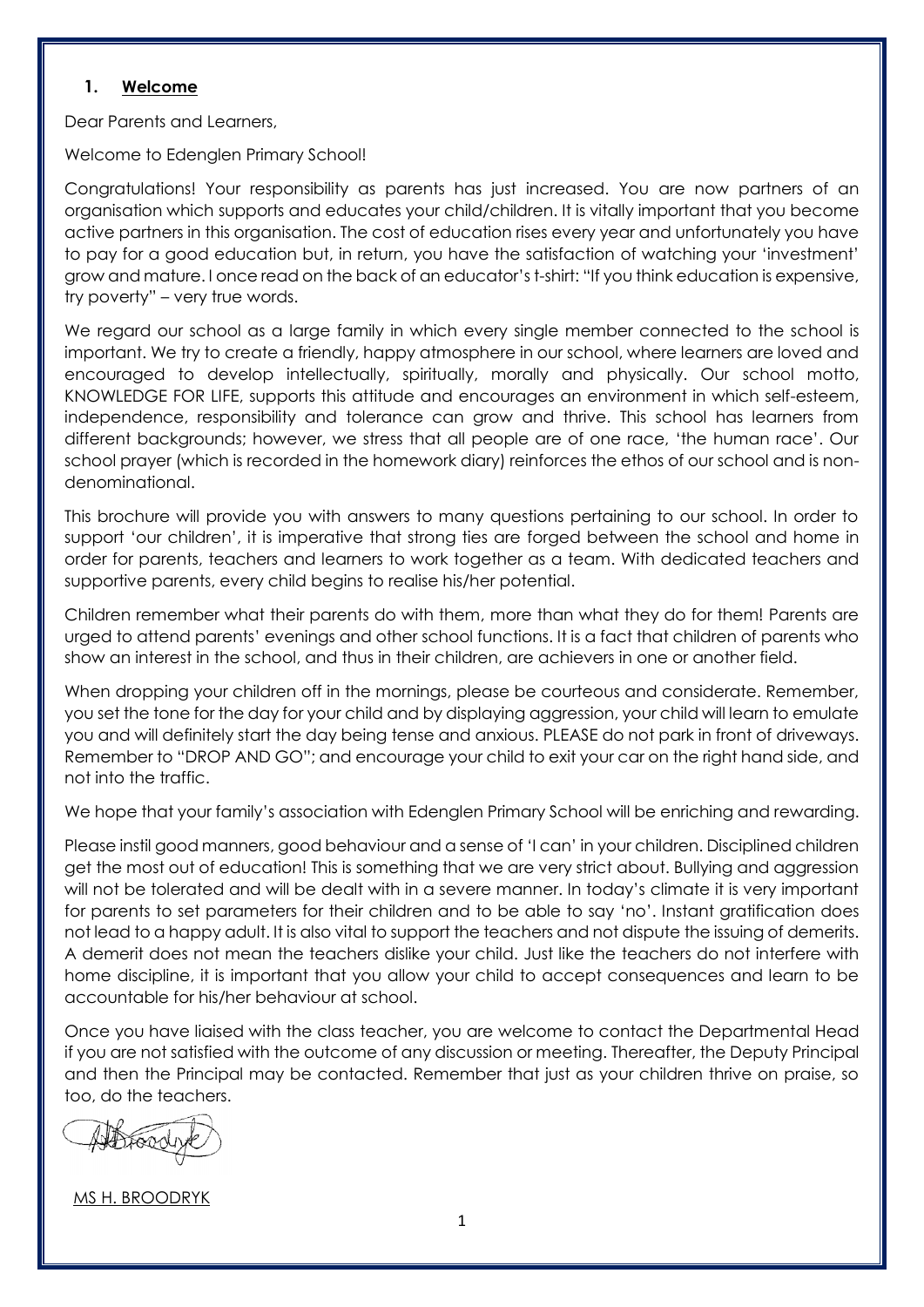#### PRINCIPAL

#### **2. School Address**

Physical: Wagenaar Road Edenglen Edenvale 1609

# **3. Contact Details**

Phone Numbers: 011 609 5206 011 609 5249

### **4. Website & Email Addresses**

Website: [www.edenglenprimary.co.za](http://www.edenglenprimary.co.za/) Facebook page: **Reception** 

### **5. School Hours**

Grade 1 to Grade 7: Monday, Tuesday, Wednesday and Thursday – 07:45 to 14:00 Friday – 07:45 to 13:30

Punctuality is very important. All gates are locked at 07:45. **Learners who arrive late must report to reception.**  Teachers will keep a record of latecomers and demerits will be issued to these learners. Parents will be contacted if a problem is noted. Parents living out of the feeder zone, and whose children constantly arrive late, will be reported to the relevant authorities, such as Child Welfare. (SASA states that the school nearest the home by law has to enrol the child and it is unfair to the child to loiter around while waiting for parents or transport to fetch him/her).

The most important part of any lesson is the introduction and instruction time at the beginning of the lesson. It is unfair and rude for latecomers to disrupt their teachers and their peers. As security is paramount, the gates are only opened at 13:50 on Monday, Tuesday, Wednesday and Thursday afternoons and 13:30 on Fridays.

Teachers are only on duty from 07:20 to 15:00 Monday to Thursday and until 14:00 on Fridays. If learners attend extra murals, the teachers will only be on duty for 15 minutes after the closure of the activity. **Outside of these hours, parents must take responsibility for their child/children's safety.** Any children who are left later than 15 minutes after an evening function will be taken to Sebenza Police Station for collection as learners cannot be left alone at night.

It is imperative that all learners are collected from school on time. Failure to do so is equivalent to child neglect and will be reported to the relevant authorities.

#### **6. School Fees**

Details are available from the Finance Office and on the school website.

School fees are to be paid in **ADVANCE**, i.e. beginning of January for January, beginning of February for February, etc. otherwise accounts are considered to be in arrears.

Postal: PO Box 8333 Edenglen 1613

| Facebook page: | https://www.facebook.com/edenglenprimaryschool/ |
|----------------|-------------------------------------------------|
| Reception      | reception@edenglenprimary.co.za                 |
|                | tthompson@edenglenprimary.co.za                 |
| Admissions     | admissions@edenglenprimary.co.za                |
| Accounts       | collections@edenglenprimary.co.za               |
|                | debtors@edenglenprimary.co.za                   |
| Bursar         | finance@edenglenprimary.co.za                   |
|                | lhards@edenglenprimary.co.za                    |
|                |                                                 |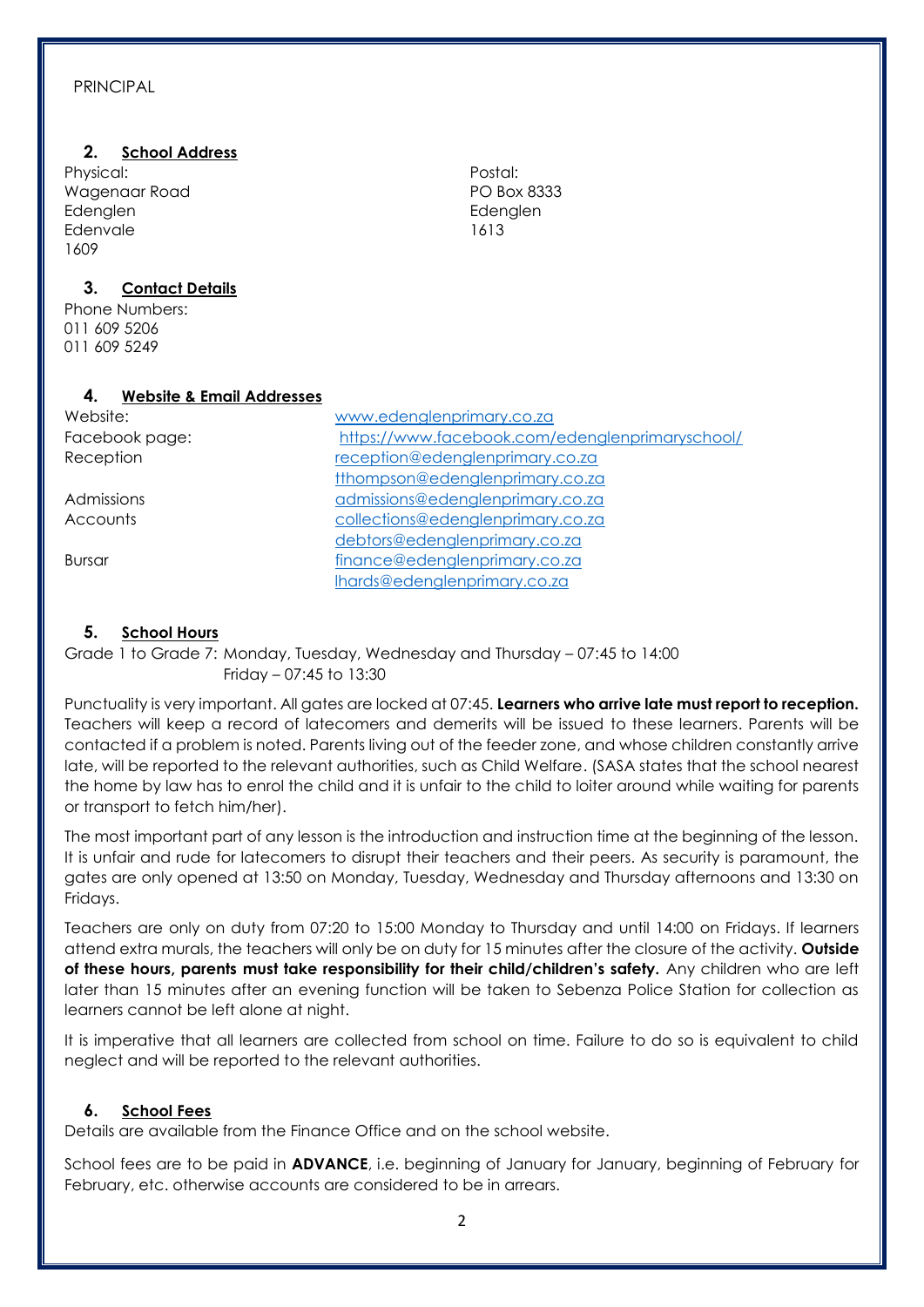School fees are reviewed each year by the School Governing Body, and ratified at the AGM.

# DIRECT DEPOSITS:

Copies of the direct deposit payments must be given to the Finance Office in order to credit the account. Should you pay directly into the school account, **please send a copy of your deposit slip** to the school for our records, otherwise your account will not be credited.

Your account number (reflecting on your school statement), your child's name and class must be put on the deposit slip. Credit and Debit Card facilities are available at the Finance Office.

# SCHOOL FEE PAYMENT:

In the event of the non-timeous payment of school fees, the school will be entitled to list parents with an appropriate credit information agency. The school employs full time credit controllers.

Banking Details:

| Account Name:       | Edenglen Primary School                                                                    |
|---------------------|--------------------------------------------------------------------------------------------|
| Bank:               | First National Bank                                                                        |
| Branch:             | Greenstone                                                                                 |
| <b>Branch Code:</b> | 201510                                                                                     |
| Account number:     | 62092777683                                                                                |
|                     | Email proof of payment: collections@edenglenprimary.co.za or debtors@edenglenprimary.co.za |

NB: if you do not remember your reference number, please put your child's surname, name and grade or contact the office for the correct reference number.

# **7. Finance Information**

General:

- Textbooks and Readers please ensure your child/children take care of the books provided to them. If they are returned in an unusable condition, or are lost, then you will be required to pay for them at the replacement cost of R 250.00.
- Tablets it is a great privilege to be able to have access to tablets. If they are wilfully or negligently damaged, parents will be liable for replacement.
- Homework diaries Each learner receives a homework diary at the beginning of the year and it is compulsory to use them. If lost, you will be required to purchase a replacement at the cost of R 110.00 from the office.

# Sending money to school:

Please **do not** send school fees (in cash) to school with your child.

There are card facilities (no American Express or Diner's Club) in the office for your convenience and EFTs can be done.

Parents are encouraged to make use of the Karri App to make payments. The app can be downloaded from IOS or Google Play Stores.

Parents are discouraged from sending money to class for raffles, fund raising, civvies, etc., please rather make use of the Karri App. Should you need to send cash, it is recorded in the teacher's money book and then accounted for directly under fundraising in the office. It will not reflect on your statement as it becomes too onerous to individually receipt each R 5.00 received. If you would like the teacher to acknowledge that he/she has received the money, please make a note of it at the top of the homework diary in the correct week, i.e. 12/02, R 5.00 – Civvies, and the teachers can sign it when they take it in during registration period. Kindly do not send large denominations of money to school, as the teachers have limited time for registration and administration requirements and do not have access to change. A suggestion is to put the money and raffle sheets into a zip lock bag and staple it into the homework diary where you can leave a note for the teacher.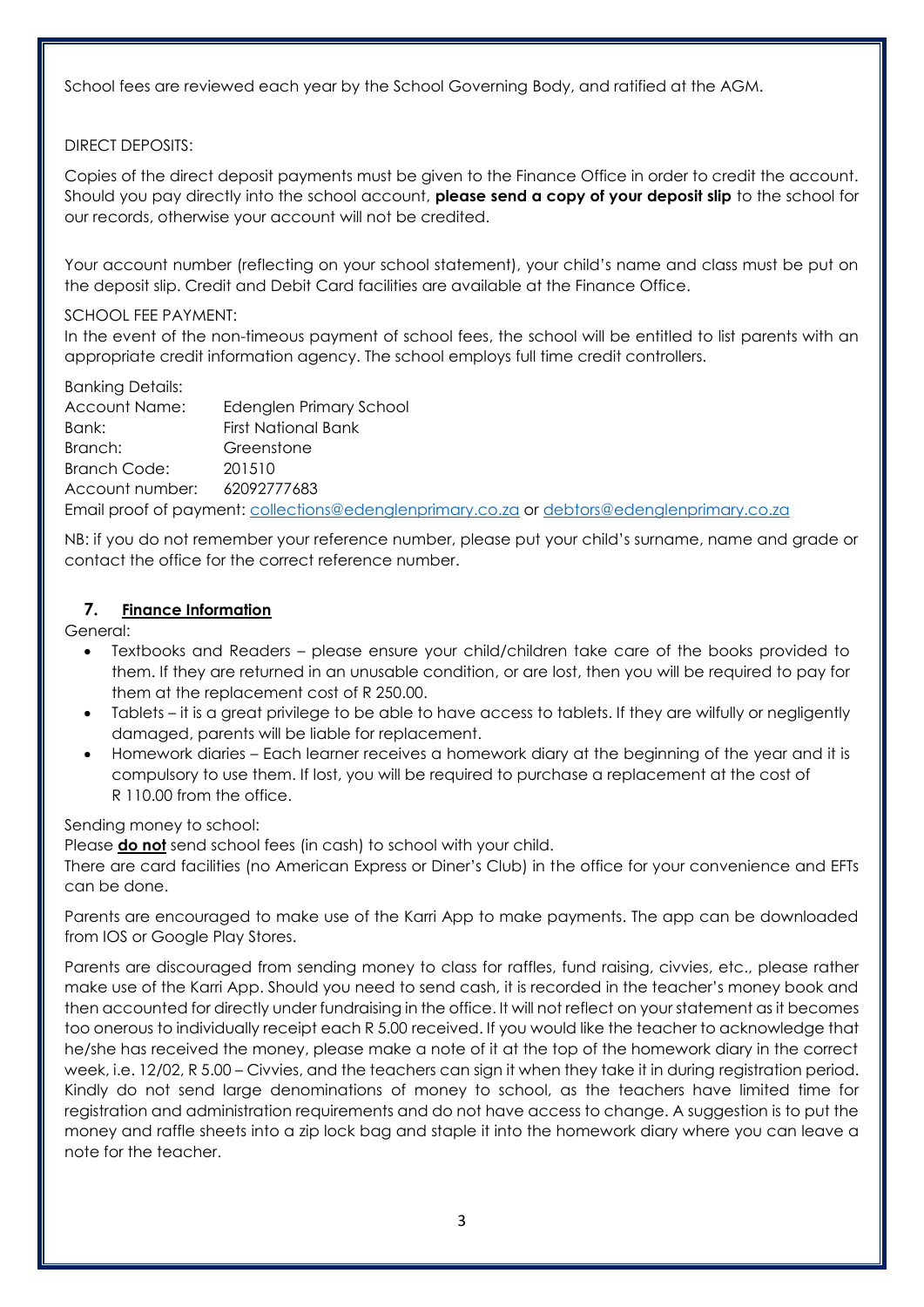# **8. Staff**

| Admin Staff:  |                                 |
|---------------|---------------------------------|
| Mrs Thompson  | Admissions and Administration   |
| Ms Mohlala    | Receptionist and Administration |
| Mrs Irving    | Administration                  |
| Ms Santiero   | Administration                  |
| Mrs Hards     | Bursar                          |
| Mrs Hagemeier | Accounts                        |
| Mrs Motsoane  | Accounts                        |
| Mrs Steyn     | Finance / Accounts              |
|               |                                 |

| <b>School Management Team:</b> |                                        |
|--------------------------------|----------------------------------------|
| Ms Broodryk                    | Principal                              |
| Mrs Kunene                     | Deputy Principal                       |
| Ms Auckland                    | Deputy Principal                       |
| Mrs Mnisi                      | Departmental Head - Intermediate Phase |
| Mrs Eksteen                    | Departmental Head - Intersen Phase     |
| Mrs Vorster                    | Departmental Head - Intermediate Phase |
| Ms Parpottas                   | Departmental Head - Foundation Phase   |

### **9. School Governing Body**

The Governing Body meets once a month to discuss the governance and financial matters of the school, whilst the School Management Team is in charge of management issues. The chairperson of the SGB is elected on an annual basis and a new Governing Body is elected every three years. The role of the SGB is to oversee finances and policies. All other matters must be referred to the Principal.

#### **10. Parents' Association (P.A.)**

We welcome as many members as possible to join the Parents' Association. The PA is a team that is responsible for the valuable task of fundraising. It is a body which ensures that the financial status of the school is enhanced to ensure our learners be given the best possible advantages in education.

The PA plans and organises fundraising events and promotes interaction between parents and teachers. They MAY NOT, however, involve themselves in the general running of the school, education or staff matters.

The PA meets once a month or as needed to prepare functions. Notification of the meeting is circulated via the school communicator and the website. This committee is presently chaired by Mrs Hack. Should you be able to assist, please contact her via the school.

Please make every effort to participate in PA Fundraising events.

#### **11. Appointments**

Partnership in education implies co-operation and liaison between school and home. Should you wish to consult with the teacher, please write a note in your child's homework diary; if you wish to consult with the Principal, kindly contact reception to make an appointment.

Teachers MAY NOT be consulted during school teaching time. Please do not stand outside the class talking to the teacher in the morning once the bell has rung or wait for them at the end of the school day. Appointments must be made in advance as the teachers have morning and afternoon duties.

Teachers will supply you with their email addresses. These may be used for communication. School policy allows the teachers 48 hours to respond to emails.

**Parents are urged to follow the correct channels when dealing with a problem at school.**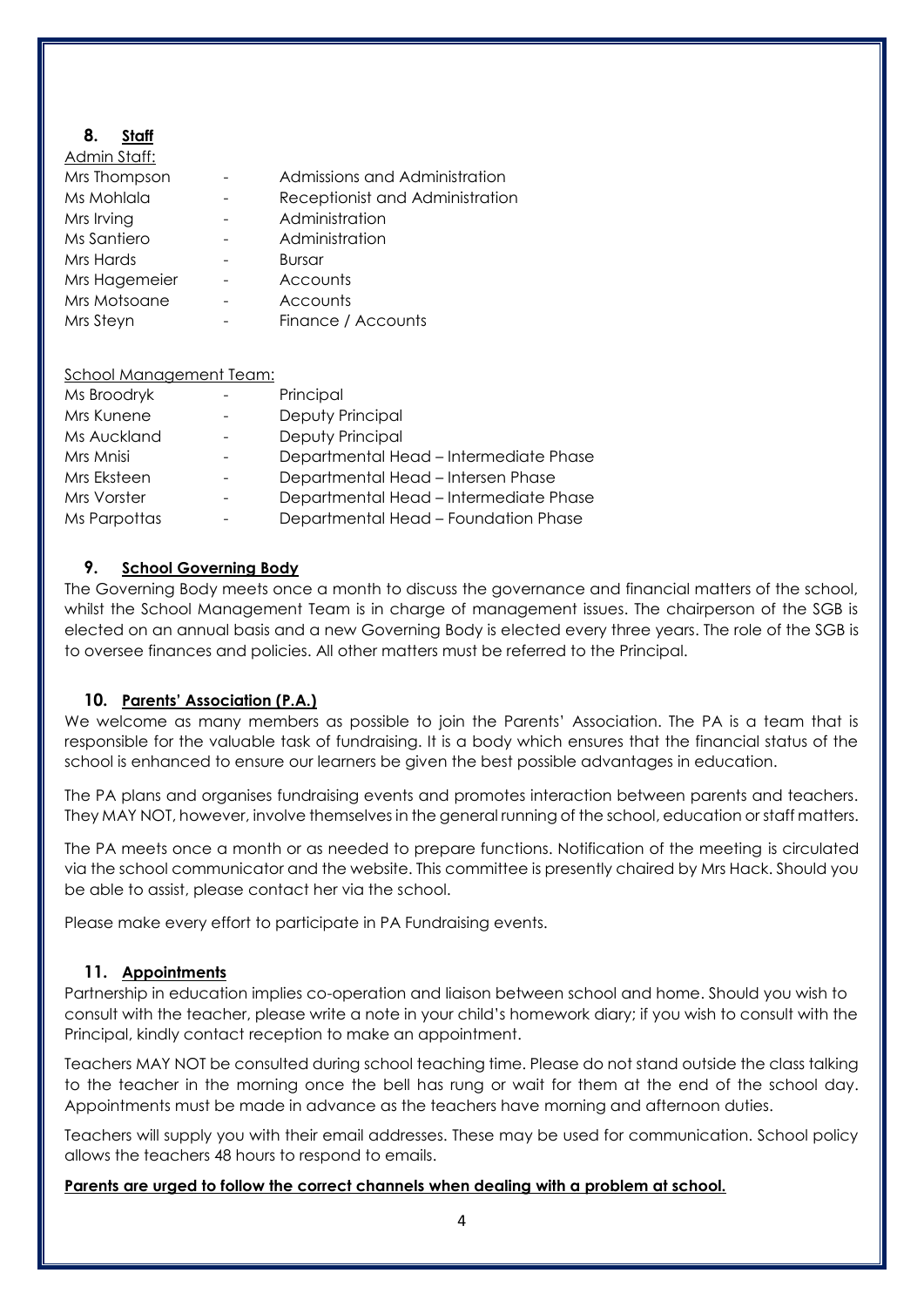Step 1: Approach the class or subject teacher via the school diary, email, or telephonically. Step 2: If you are not satisfied with the outcome, make an appointment with the Head of Grade. Thereafter: Contact the Department Head, Deputy Principal, then Principal.

When phoning the office to make an appointment, please supply brief details. This enables the Principal to obtain the relevant documents or information from the teacher prior to the meeting, if necessary.

It is advisable to guard against writing confrontational messages to the teacher in the diary. This will give your child license to be disrespectful and uncooperative. 'Attitude is more important than aptitude'.

# **12. Admissions Criteria**

- English is the medium of instruction and the Language of Learning and Teaching at Edenglen Primary School.
- The learner must be within the age limits for the grade.
- Proof of immunisation, original ID documents, and full unabridged birth certificate must be produced.
- The children from the natural feeder zone will have preference; thereafter, learners with siblings already in the school, and then parents who work in the area. Learners outside the feeder zone will only be accepted if there is space available.
- Parents ARE expected to pay school fees. School fees are a statutory debt (e.g. tax, electricity bills, etc.).
- Applicants should demonstrate a record of responsible fee payment at their current schools.
- Learners must arrive and depart at the stipulated time. There are no teachers or admin staff on duty after 15:00, before 07:20 or 15 min after the last extra mural activity. Even though the gates are opened prior to 07:20, there is no teacher on duty and the **school will not be held liable or responsible for any learner prior to 07:20.**
- Parents will be required to ensure that their children respect the rights and dignity of others.
- The regulation school uniform must be worn at all times.

# **13. Concessions & Exemptions**

Parents with severe financial problems are encouraged to make an appointment with the Principal or the accounts clerk to discuss the matter in private to allow for suitable arrangements to be made. Concessions are available for those who genuinely cannot afford to pay school fees. Documentary proof of salary and ITA 34, etc. will be required to support a request for a concession. **All requests for concessions must be completed and handed in at the office. Concessions must be applied for before the end of February each year.** (Applications are to be done annually). The onus is on the parent to collect a concession form from the office in February each year and to attach **all** the documents requested upon returning the form.

# **14. School Uniform & Civvies Days**

Please refer to the homework diary which will be issued on the first day of school. Periodically, we have civvies days and a small fee is charged for this. Each class has a week on litter duty to clean the school – if they do the duty well, they may wear civvies on the following Monday (at no cost) as a reward. Civvies worn must be appropriate, i.e., no skimpy shorts or bare midriffs. Shoes must be low heeled and no makeup is permitted.

# **15. Purchasing of the School Uniform**

Official stockists include suppliers like: Edendale Outfitters – Mohamed: 32 8<sup>th</sup> Avenue, Edenvale 011 453 8465 Esquire School and Sports:  $468$ <sup>th</sup> Avenue, Edenvale 011 453 9008 School Swap Shop

General items such as white school shirts and grey pants can be purchased from most retailers.

# **16. Second Hand School Uniforms**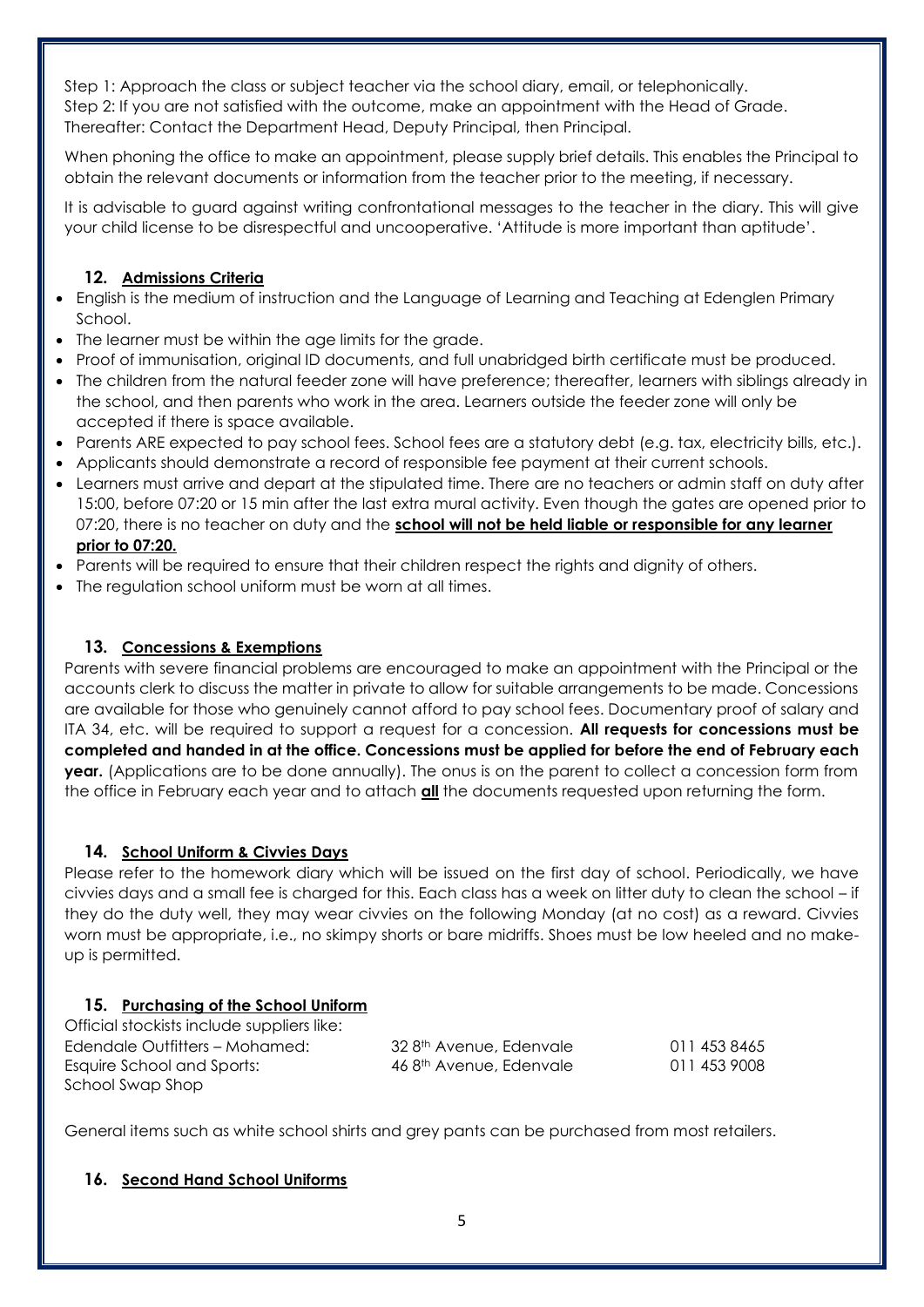Parents are requested to kindly donate any old uniforms that are no longer required. In this way, we assist parents who are not financially able to purchase new uniforms.

# **17. Lost Property**

If an item of lost clothing is found, it will be put in the lost property basket outside the Grounds Manager's office. The basket is emptied on Wednesdays and Fridays and the articles taken to the Lost Property Room. The Lost Property Room is open every afternoon for half an hour after school. We suggest that clothing be labelled with permanent marker and on the inside of the sleeves of jackets as well. **Please note that no valuables may be brought to school as the school will not be held responsible for the loss, theft or damage to such articles.** This includes all expensive takkies, phones and iPads. The school will not be held responsible for the loss of bicycles. They must be securely chained up with a lock provided by the parents.

# **18. Houses**

**Dolphins (Green) Marlins (Yellow) Sharks (Red) Whales (Blue)** A B C D E | F | G | H I J K L M N O P Q R S T U V W X Y Z

There are four 'houses' at our school: Dolphins, Marlins, Sharks and Whales. Learners are divided into their specific houses according to their surnames.

# **19. School Materials/Stationery**

A basic set of exercise books and stationery will be supplied by the school. Additional books and stationery may be required and will be for the parents' account. A full list of requirements will be supplied before the end of each year and parents then purchase the stationery from a store of their choice. Please do not buy exercise books with jotter type paper, as these books do not last long.

# **20. Extra Mural Activities**

The following extra mural activities are offered by the school: soccer, netball, athletics, hockey, choir, cricket, rugby and drama. An extra mural timetable is provided during the first week of every term. If your child is selected as part of a team, the reply slip must be signed and returned to the class teacher / coach. Your child will not be allowed on the bus/field if the reply slip is not returned.

The correct uniform must be worn for all matched/galas. Foundation Phase: PE Shorts, navy blue PE shirt, white socks, black/white takkies. Senior Phase: PE shorts, white team t-shirt, white socks, black/white takkies. Additional equipment may be required for certain sports:

- Cricket: cricket bat
- Hockey: hockey stick and ball, shin pads and long navy blue socks
- Soccer: shin pads, long navy blue socks
- Swimming: navy blue swimming costume and school swimming cap

If learners are dressed incorrectly, they will not be permitted to take part in training or matches.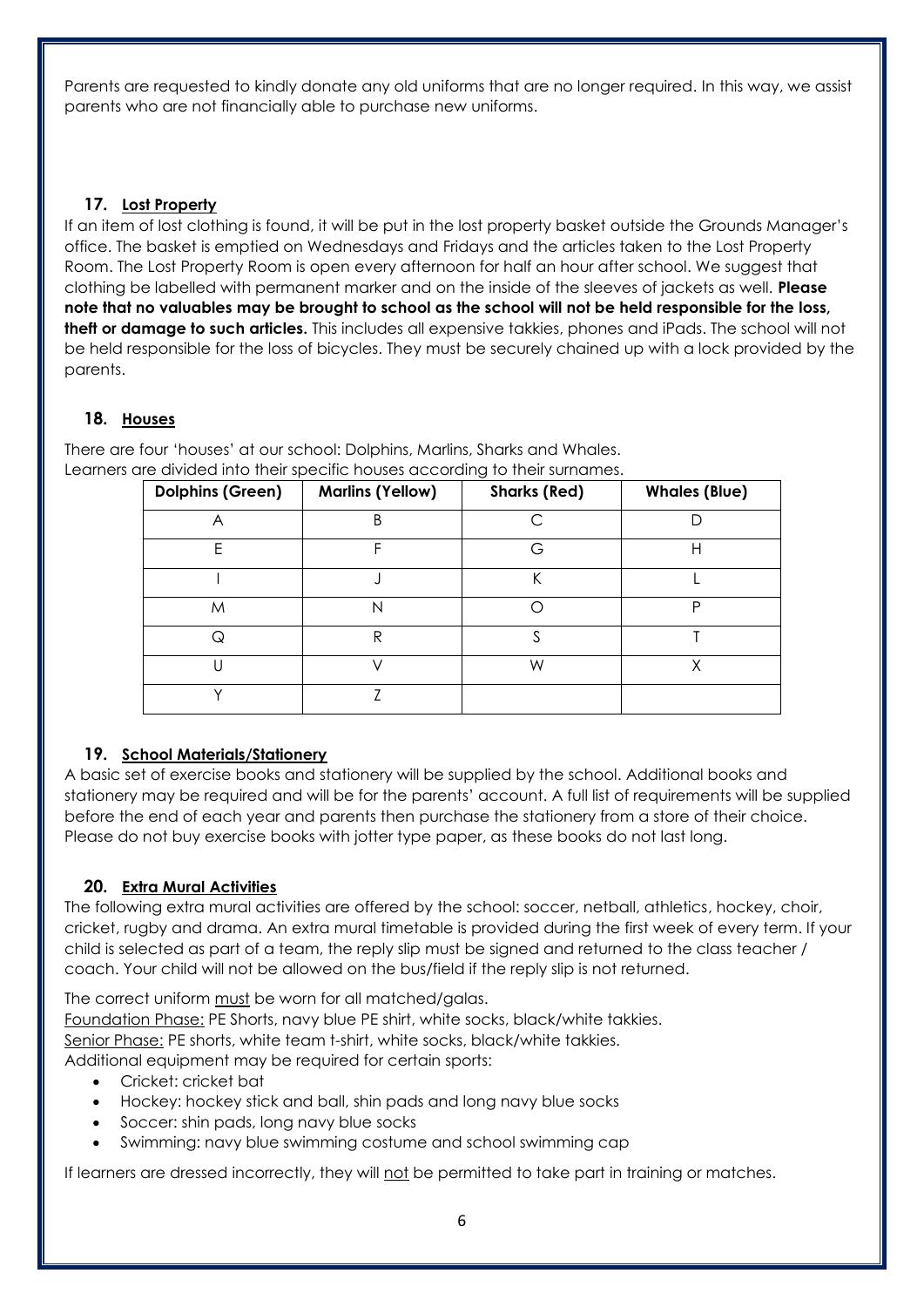Extra lessons (English, Afrikaans and Mathematics) are also included on the extra mural timetable. These are by invitation only. Invitations will be sent home each term.

# **21. Homework**

# Foundation Phase – Grade 1 to Grade 3

A weekly homework sheet is pasted into the homework book. Grade One learners are provided with a printed homework book every term. Foundation Phase learners may be asked to complete such tasks as finding pictures, preparing speeches, learning spelling, counting and reading. **Please read with your child every day.** 

Parents and teachers are encouraged to communicate via the school diary. Notes of absenteeism must also be recorded in the diary. An absence of 3 days or more requires a doctor's note. **If a learner is absent for an assessment, a doctor's note must be produced or the learner will receive zero as per the school policy**.

### Intersen Phase - Grade 4 to Grade 7

Senior learners receive homework every day of the week, except Fridays and over the weekends. They must keep a homework diary in which they record their homework (supplied by the school). **The onus is on the learner and parents, not the teachers, to ensure that homework is done**. Parents are expected to sign the diary on a daily basis as confirmation that they have checked their child's homework. The learning of tables, spelling and reading should be done daily. Timeshare and holidays are **NOT VALID** reasons for homework not being done, nor for absenteeism. **If absent for an assessment, a doctor's note must be produced or the learner will receive a zero as per school policy**.

Upon returning after a period of absence, the learner must consult a homework scribe/class captain to find out what work has been missed. The homework scribe or class captain will also keep notes that have been issued during the learners' absence. The onus rests on the learner to catch up all missed work. Parents are asked to encourage their children to develop regular work habits. There is no such this as "I have no homework today" or "I completed all my work in class". In such instances, a routine should be established. It may be educational or pleasurable. Reading is a skill that is vital for all forms of future education and the more a child reads, the better educated he/she will become. **Hours of passive watching television, playing video or computer games should be discouraged.** 

# **22. Assessment Reports**

Foundation Phase: Continuous evaluation is carried out each term and the learners' progress is monitored continuously by means of observation, oral work and written work. Grade Three learners write provincial examinations in June and November. An Assessment Programme is sent home at the beginning of every term. Reports are issued quarterly.

Foundation Phase learners are not required to study for assessments. Skills are practiced in class. Learners are thoroughly prepared for all assessments through class activities. This is why absenteeism should be avoided.

Learners are expected to learn spelling words for weekly spelling tests. These words are sent home every Monday.

Intersen Phase: reports are issued quarterly. Continuous evaluation is carried out. Continuous evaluation means that a teacher selects work done in class to use towards the report mark. This is the reason why it is important that attendance is good. If a learner is absent for a valid reason for work that is to be included in the final assessment, the learner will be given the opportunity to catch up on this work. If the reason is not acceptable, they will receive a zero. **A valid doctor's note must be presented in the event of a learner being absent for a test day.** Any work not completed, or projects or assignments not handed in on time, will result in no mark being awarded.

# **23. Injuries, Sickness & Absenteeism**

If a child is injured or has taken ill during school time, parents will be contacted if it is deemed necessary. **The learners may not take it upon themselves to contact their parent/s.** In an emergency, if parents cannot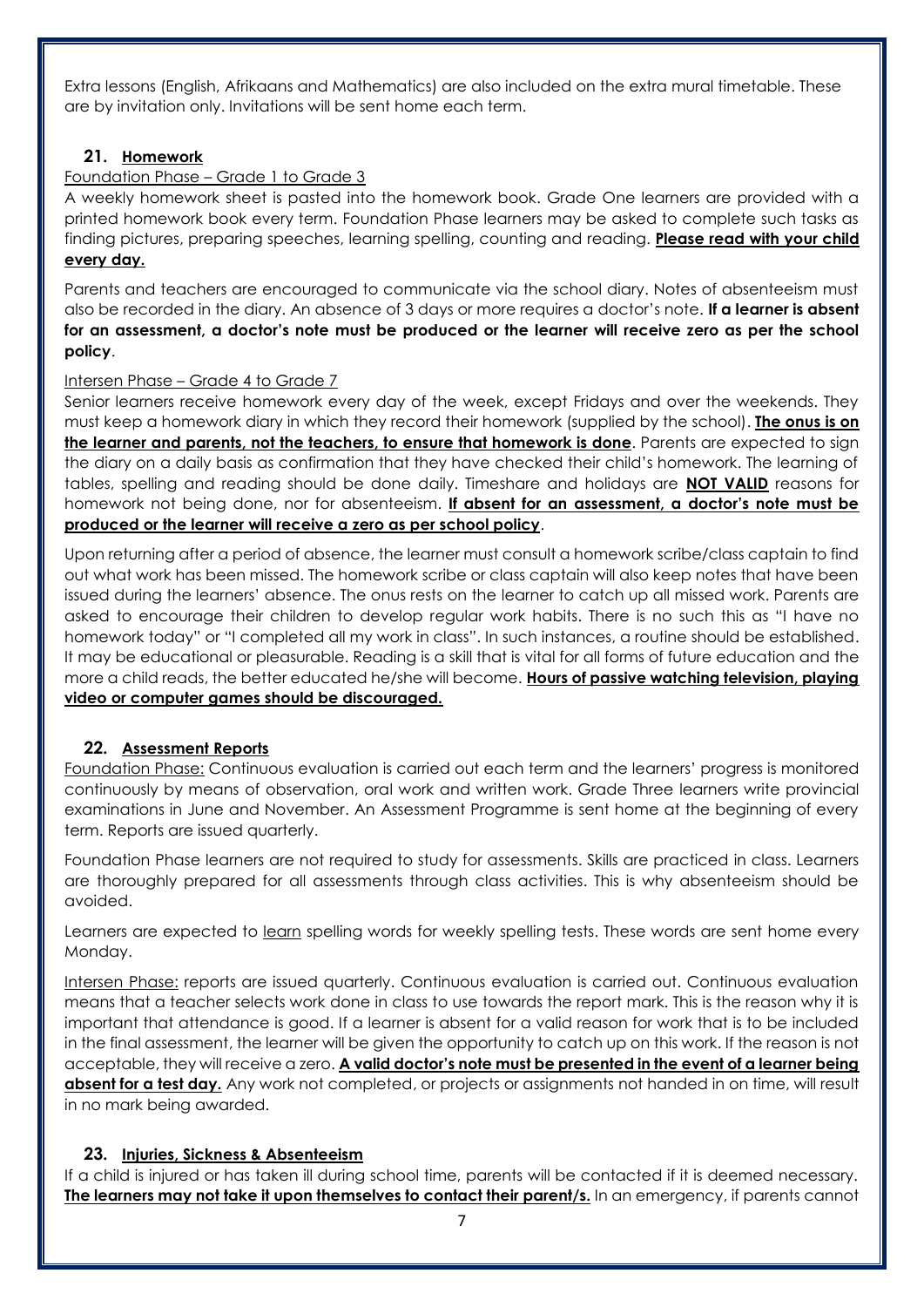be contacted (many parents neglect to keep the school up to date with current telephone numbers) or fail to answer 'private number' calls, the child will be taken to the doctor – the expense is to be borne by the parent. For security purposed, parents or designated individuals collecting learners during school hours, must produce a positive ID document. Parents must carry the cost for medical expenses for any injuries caused accidentally during school time.

### **Please keep us informed with up-to-date telephone numbers.**

The school does not carry personal accident insurance cover. Should the parents wish to insure against sports and other injuries, they may do so in their private capacity.

# **Schools are legally not allowed to administer or provide medicine of any kind.**

Please note: Taking a child out of school to go on holiday is not acceptable. Teachers will not assist in catching up work and zero will be given for assessments that are missed. Cheap timeshare out of season is NOT an acceptable reason to miss school.

Should a learner be absent for ten or more consecutive school days, the matter will be reported to the Department of Education and your child may be deregistered from the school.

Regular absenteeism also negatively affects your child's progress, so please support the teachers in this regard.

# **24. Early Departures**

This is only allowed under exceptional circumstances. Should this be vital, a letter must be written to the Principal. Learners will not be allowed to walk home or wait for their parents at the gate. Parents MUST report to the office to sign the 'Early Departure' register and produce an ID book when collecting their child/children for early departure. Early departures on Fridays for trips will not be approved. Friday and Monday funerals are viewed with suspicion and in these cases a copy of the death certificate must be furnished to avoid a zero being awarded for a missed assessment.

# **25. Road Safety**

Please ensure that your children cross the road at the Scholar Patrols in Greeff Street. We appeal to parents who collect their children to remind them to wait inside the school grounds. The teachers' parking area is out of bounds during school hours and may only be used by staff members. Parents must please be courteous to our learners on Scholar Patrol. Remember, road rage and aggressive behaviour on the part of a parent will be mirrored by the child. Please respect zebra crossings. Pedestrians at a zebra crossing have a right of way and cars MUST stop. **Rudeness to those who assist with traffic control is not acceptable.**

No parent may accompany their child/children into the school in the mornings as this is inconsiderate and impacts severely on the traffic congestion in the morning. There is a 'stop, drop and go' policy. The new Grade One parents may accompany their children into school for the first two weeks of school ONLY.

Please ensure that your child exits your vehicle on the right hand side of the car. This ensures that your child remains safe and is not getting out of the car into traffic.

# **26. Newsletters/School Communicator**

All communication is uploaded onto the School Communicator. It is vital that it is read regularly. This will ensure that the parents are able to diarise events, keep up to date and prevent the office from receiving many unnecessary phone calls. Should an answer be required from parents, notices are sent home via the learners.

A diary for the week ahead is posted on the School Communicator every Friday.

No adverts may be placed in the school newsletter. Please note that distributing pamphlets or 'flyers' will be done at a cost of R 500.00.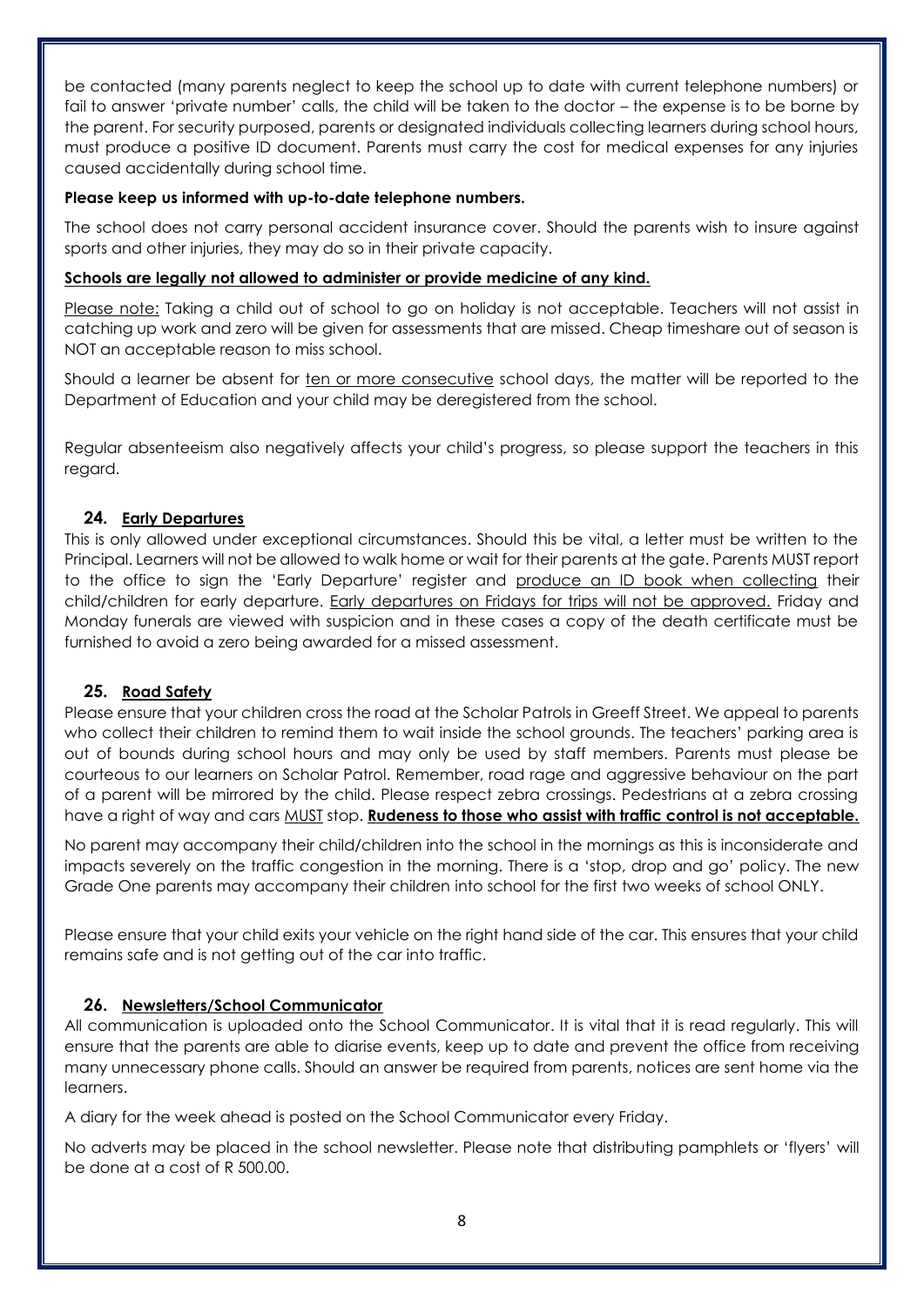Parents are strongly encouraged to download the D6 School Communicator on their computers and smartphones. When loaded, this will allow up to date info to pop up on the computer screen. E.g. when extra murals have been cancelled or any other important message is sent to the parents. Extra mural timetables, assessment programmes and exam timetables, etc. are posted on the School Communicator. To download, please visit [www.school-communicator.com.](http://www.school-communicator.com/)

# **27. Tuck Shop**

The tuck shop operates from Monday to Friday, before school and during break. Menus are distributed once a term. The menus will be available on the D6 Communicator. Lunch and a drink costs between R 20.00 and R 35.00.

Learners may also make use of a lunch card. Money can be loaded onto this card be parents. Further details will be distributed during the first two weeks of Term One.

# **28. Aftercare Centre**

Aftercare Centres are available at the school. Enquiries can be made by phoning: Verna Dewar: 082 332 7304 – Grade 2 to Grade 7 Bev Maggott: 082 734 7976 – Grade 1.

### **29. Use of Telephone/ Cell Phones**

Learners who are ill, MAY NOT contact their parents themselves using their cell phones (this will result in demerits being issued and the exclusion from school tours/outings for the year). When a child is ill the secretary will contact the parents! Learners may not have cell phones switched on during class time (only before and after school) – cell phones will be confiscated if used during class time and only be returned to the parents. Penalties and fines are issued for abuse of cell phones (refer to homework diary).

Smart watches may also not be used at school.

# **30. Parental Involvement**

**Never discuss a teacher in front of your child!** Please do not write confrontational notes in your child's diary or a book where he/she will read it. Parents are urged to form a partnership with their child's teacher. Communication between the teacher and parent is encouraged and is essential if your child is to benefit from his/her schooling. Please make every effort to:

- Get your child to school on time and collect him/her on time.
- Attend parents' evenings.
- Attend social functions organised by the school.
- Read all newsletters/communication.
- Take an interest in your child's homework.
- Encourage your child to read also read aloud to your child as often as possible.
- Check your child's merit and demerit pages so that problems are nipped in the bud as they occur. Praise can be given for merits and punishment/support for the demerits.
- Ask your children about their day.

Involved parents produce children who achieve in life. As repeated earlier, "it is not what you do for your child but rather what you do WITH your child".

#### **31. Excursions**

Day tours are periodically arranged. Such excursions allow learners to develop social skills as well as independence. School uniforms are to be worn on all "one day" excursions. Children who do not behave in class will be excluded from excursions, as a badly behaved child is not only a safety risk, but a security risk too, and could endanger the safety of other learners.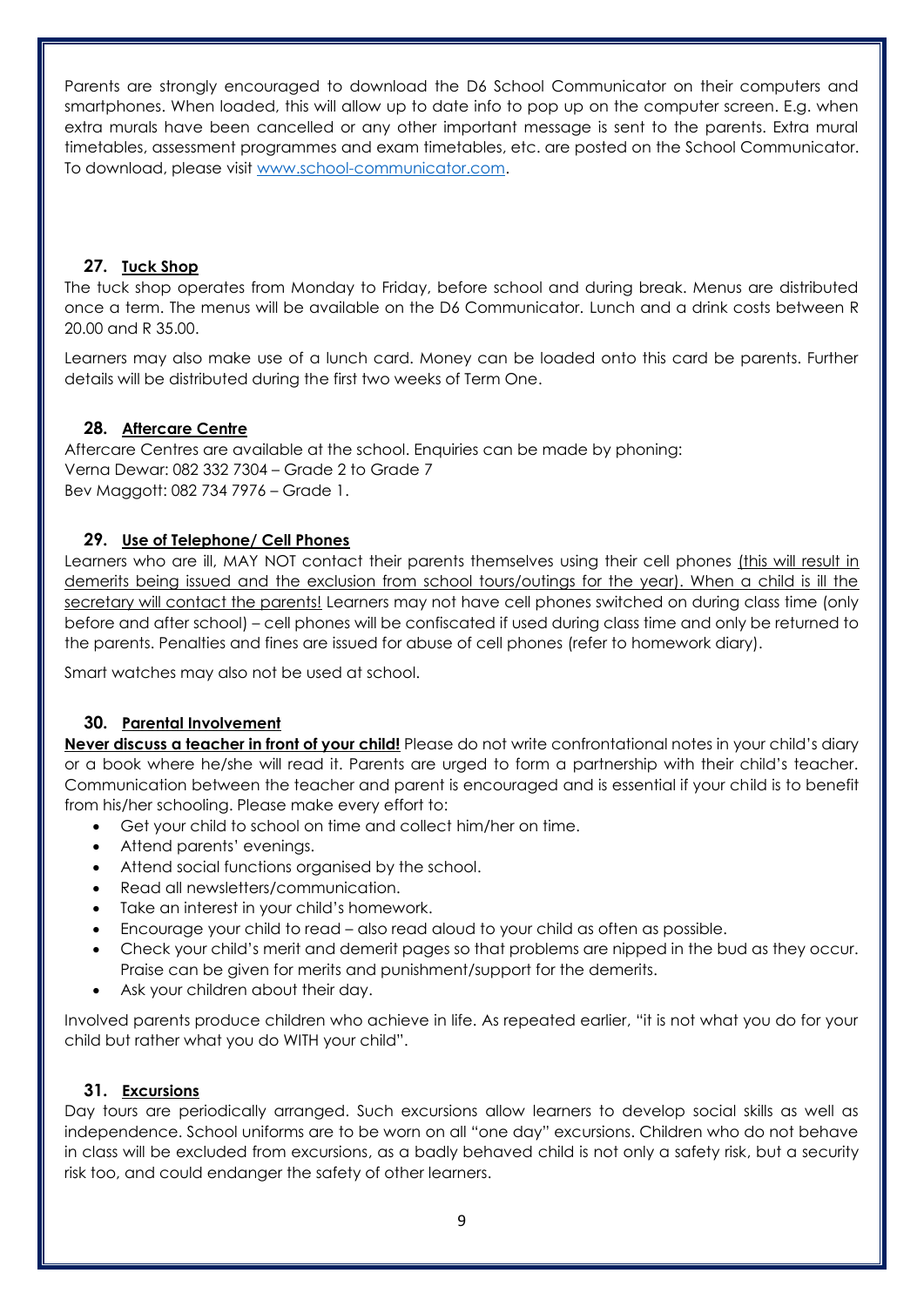It is compulsory to wear the school cap on excursion – failure to do so will result in the child having to stay at school.

Day tours are included in the school fees to a limited amount per grade. Parents will only be asked to contribute if the budget has been exceeded for that particular grade.

Children with 4 or more demerits are not permitted to attend any innings or outings, including Civvies Days. **This is not negotiable.**

### **32. Prize Giving**

An annual prize giving ceremony is held at the end of the year. The Foundation Phase and Intermediate Phase prize giving is held in the morning, and the Valedictory Service (Grade 7) also in the morning. Set criteria are used to allocate prizes. Awards are based on **Term One to Three results**. Awards are not allocated on an ad hoc basis.

# **33. School Rules & Code of Conduct**

A set of school rules is printed in the homework diary. The following are rules that are strictly enforced:

- Respect for others,
- No perusing of graphic, inappropriate or explicit material,
- There will be no violence or stealing in the school,
- No valuable or dangerous articles may be brought to school,
- Swearing will not be tolerated,
- Greeting of adults is compulsory, and
- Learners involved in fighting are given 20 days' break detention, no matter who starts the fight. (The initiator and the retaliator will be punished).

A merit and demerit system exists as a method to motivate learners to conform to socially accepted values. Merits however, are promoted and preferred to demerits where possible. Positive reinforcement has better results than negative punishment.

Please do not query demerits. **An unsigned demerit is still valid**.

Lost diaries (due to too many demerits) will result in no excursion and a new diary must be purchased at a cost of R 110.00.

# **34. School Diaries**

Each child has a school diary provided by the school. This records contact phone numbers, homework/reading, absenteeism, notes to and from parents, extra mural details, etc. School diaries must be signed daily to confirm that parents are aware of homework and instructions given.

# **35. Plastic Envelope/Vinyl Library Bag**

No reading books/textbooks will be issued without the child having a plastic envelope. These envelopes are available from the school office at a cost of R 90.00 each. Should a child lose a textbook, reading book or a library book he/she will have to pay R 250.00 to replace it.

The learner will not be issued with another reading book or be able to use the library until the book/s have been found or the money has been paid to the school. Damaged books will also have to be replaced by parents. Vinyl library bags can be purchased at the office at a cost of R 90.00 per bag.

# **36. Vendors**

For our learners' safety it is imperative that they do not purchase anything from vendors around the perimeter of the school. Parents are asked to comply with this ruling as well as when parked and waiting for their child/children. The reason for this is that we not want to encourage vendors to gather around the perimeter of the school. We do not know whether the products they are selling are clean and/or drug free.